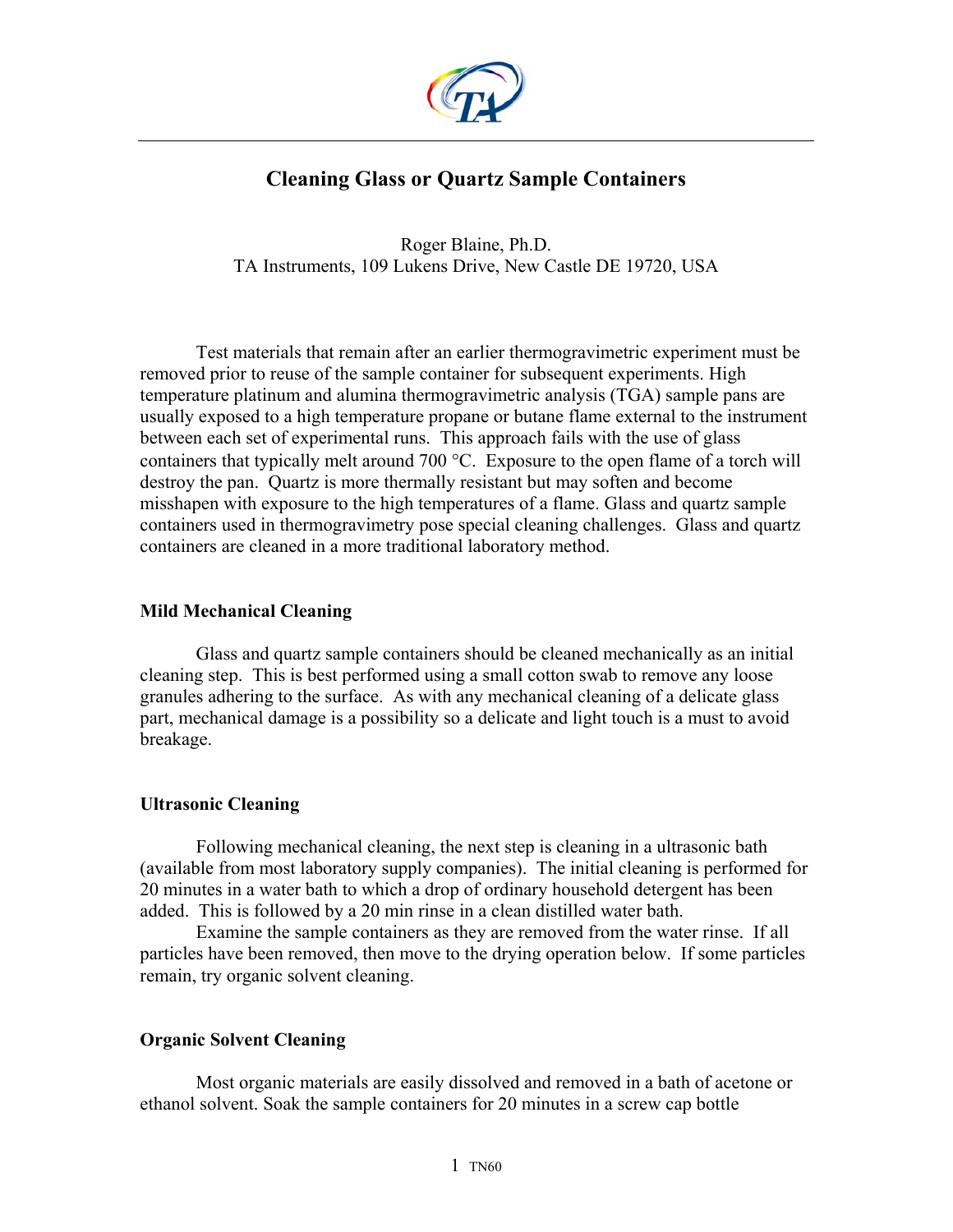containing enough solvent to cover all of the sample containers. Avoid mechanically agitation of the sample containers as this may damage the delicate glass parts.

# **Drying**

Following the ultrasonic cleaning or the organic solvent cleaning, the sample container is removed from the bath and placed on a paper towel where it is washed with reagent-grade acetone or ethanol. (Note: Both acetone and ethanol are flammable solvent and shall be treated with care and kept away from any open flame.)

The sample containers may then be air dried until all of the organic solvent has evaporated, typically about 20 minutes.

### **Storage**

Clean sample containers should be stored in a desiccator until ready for use.

Most commonly encountered materials will be cleaned using the mild cleaning processes described above. Occasionally, however, more aggressive procedures may be required.

# **Chromic Acid Cleaning**

*CAUTION - Chromic Acid is a toxic and corrosive solvent and is a known carcinogen (1). Do not allow the solution to come into contact with you or your clothing, for it will cause very bad burns. Protective gloves and safety glasses are required when handling chromic acid. If any is spilled on the floor or desk, neutralize it immediately with commercial-grade sodium bicarbonate (baking soda) then wash completely with water. If it is spilled on the skin, wash in running water immediately.* 

Chromic acid cleaning solution may be purchased from most laboratory supply houses or may be prepared by stirring about 20 g of powdered technical grade sodium dichromate with a very little water to make a thick paste. Add 300 mL of technical-grade concentrated sulfuric acid. Store in a glass-stoppered bottle. It is unnecessary to remove the residue of undissolved salt by filtration, but clear solution should be decanted from the bottle each time it is used. The solution may be repeatedly used until the reddish color of dichromate has been replaced by the green color of the chromic ion (2).

In a small beaker, just cover the glass sample containers with chromic acid cleaning solution. Allow to stand at room temperature for 20 min. Decant the cleaning solution from the mechanical parts and return the used chromic acid cleaning solution to its storage bottle. Wash the sample containers at least six times with tap water and finally with distilled water. Dry the sample containers as described above and store in a desiccator for future use.

Chromic acid cleaning solution is an Environmental Protection Agency (EPA) Toxic Substances Control Acta (TSCA) material containing "heavy metals". It must be disposed of in an appropriate manner that complies with local, state and federal regulations.